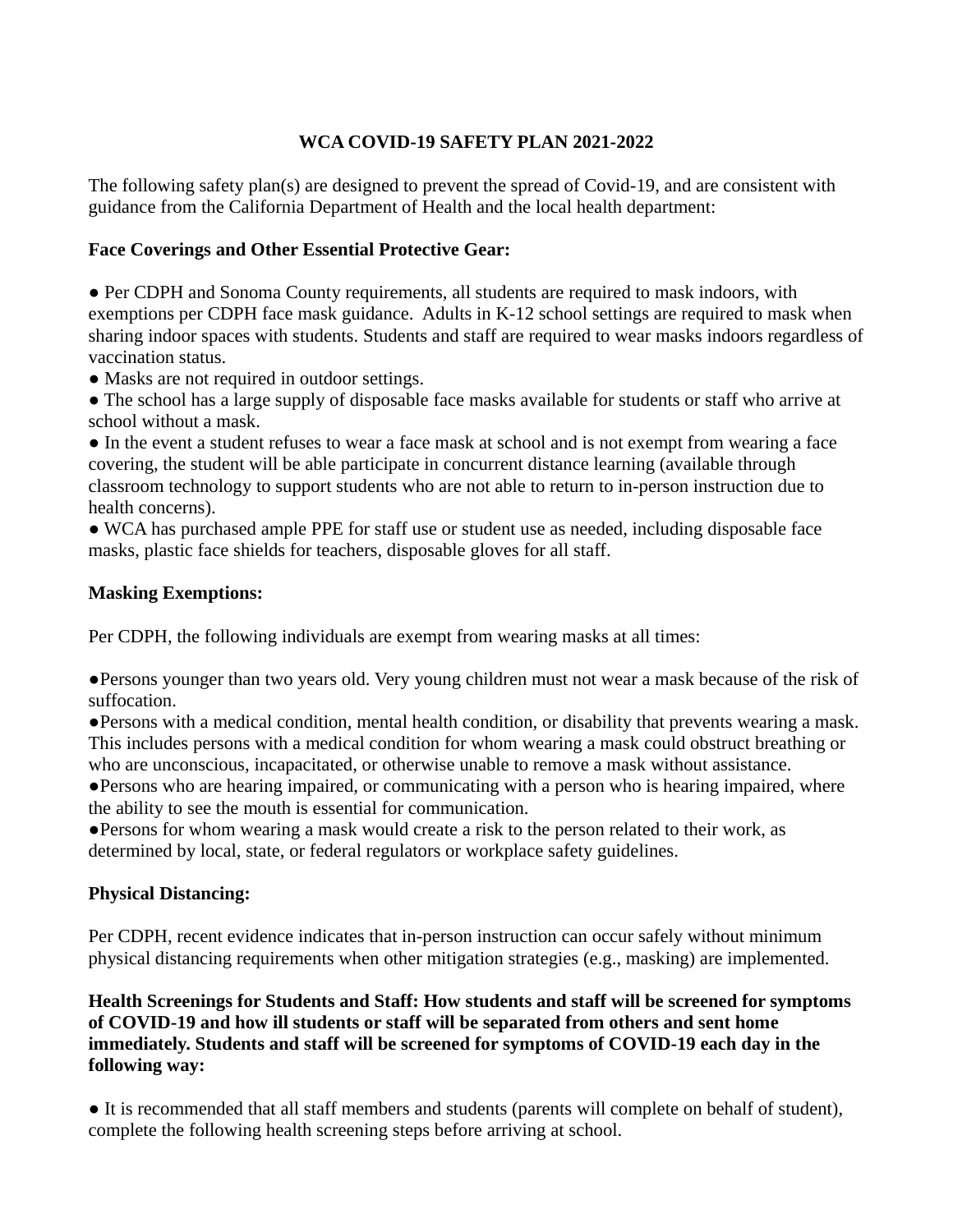• All students and staff should complete a daily health screening before they arrive at school, which

should include checking temperature and any other symptoms commonly associated with COVID-19. ● Students or Staff with symptoms or exposure to COVID-19 will be required to stay home and follow monitoring or testing steps as recommended by the Health Department.

#### **If a student becomes ill while at school:**

● Per Health Department guidelines, if a student becomes ill with symptoms of COVID-19 and/or has a temperature above 100 F (38 C) degrees while at school, the parent/guardian will be contacted for an immediate pick-up.

• The student will be removed from class immediately. The student will be placed in a designated room, continue wearing a face mask, and will be supervised by a designated staff member (who will be wearing personal protective equipment noted below) until the parent/guardian arrives to take the student home as soon as possible.

• The designated staff member who will supervise any student who becomes ill at school or may assist a staff member with symptoms of COVID-19 will wear personal protective equipment: N-95 face mask, face shield, disposable gown to cover clothing, and disposable gloves.

● The parent/guardian, or those authorized to pick up a student from school, will be contacted immediately as soon as a student reports any symptoms of COVID-19 for a prompt pick up.

• The designated area where the student was isolated while awaiting pick-up will be cleaned and disinfected immediately in accordance with Health Department guidelines. The areas where the student was prior to reporting symptoms will be cleared of all students and staff and will be immediately cleaned and disinfected.

• WCA recommends families to consult with the student's physician if a student is experiencing symptoms of COVID-19.

#### **If a staff member becomes ill at school:**

● He/she is required to leave school immediately (if at school). WCA will follow procedures outlined in the table below for diagnosis and return to school.

#### **Healthy Hygiene Practices: The availability of hand washing stations and hand sanitizer, and how their safe and appropriate use will be promoted and incorporated into routines for staff and students.**

● Routine hand washing will be built into the daily schedule and emphasized by staff. Students will wash hands upon arrival, before and after eating, after using the restroom, after being outside the classroom (e.g., PE or recess), before leaving to go home, and as needed throughout the day.

• Hand washing by younger students will be supervised by staff to ensure proper hand washing practice.

• Each classroom has it's own sink and hand washing station and will only be used by the group assigned to that classroom.

● Each classroom has access to restroom facilities that are equipped with sinks and soap. Ventilation in restrooms will be increased by opening windows and/or use of the HVAC ventilation system.

● Students and staff will bring their own personal water bottles labeled with names to school.

● Hand sanitizers are distributed in multiple locations in all classrooms and outdoor areas that will be used by students and staff.

● Staff will supervise frequent hand washing and will reinforce with students the practice of frequent hand washing.